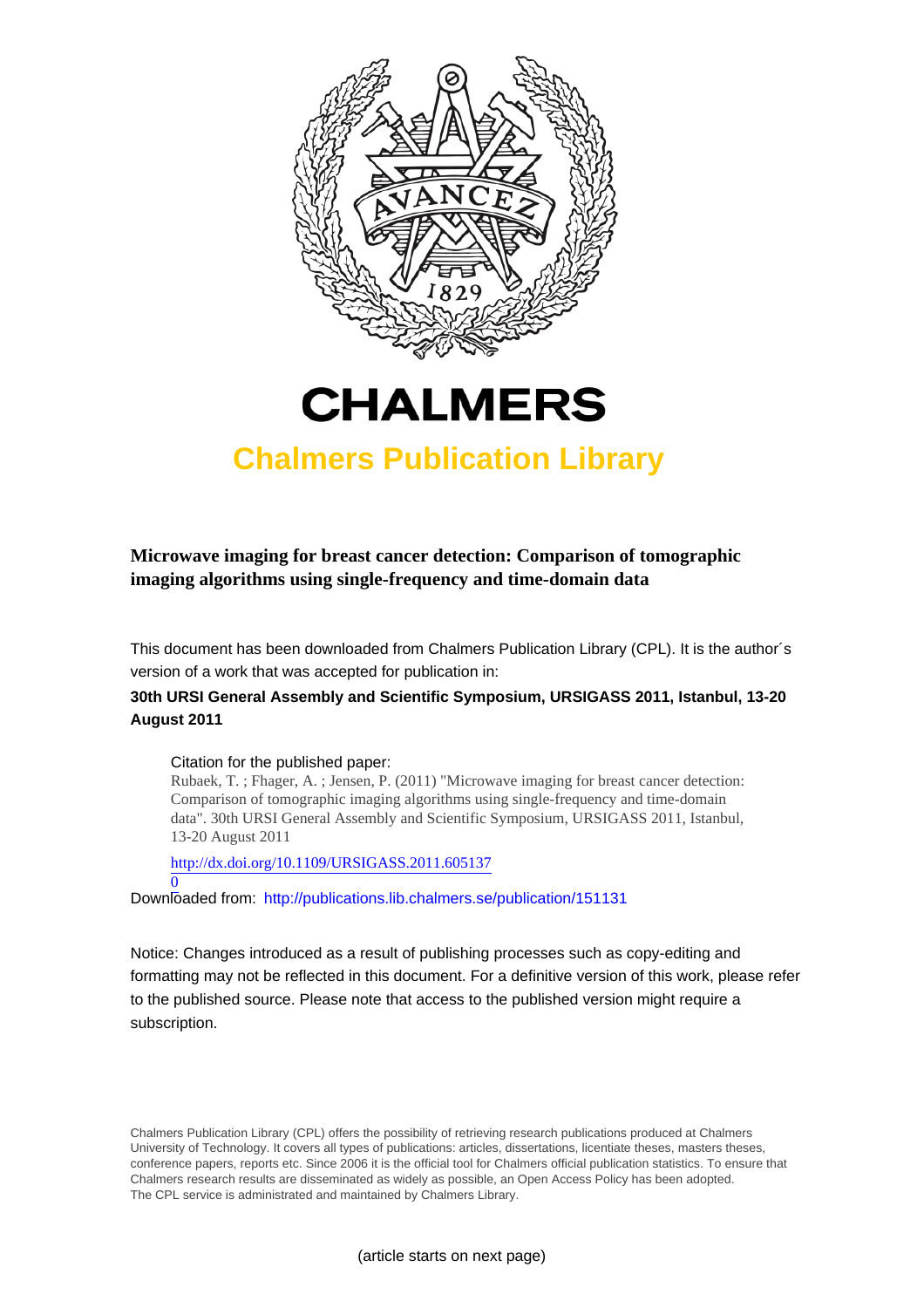# **Microwave Imaging for Breast Cancer Detection: Comparison of Tomographic Imaging Algorithms using Single-Frequency and Time-Domain Data**

Tonny Rubæk<sup>1</sup>, Andreas Fhager<sup>1</sup>, Peter Damsgaard Jensen<sup>2</sup>, Johan Jacob Mohr<sup>2</sup>, and  $Mikael$   $Person<sup>1</sup>$ 

<sup>1</sup> Division of Signal Processing and Biomedical Engineering, Department of Signals and Systems Chalmers University of Technology SE-41296 Gothenburg, Sweden rubaek@chalmers.se, andreas.fhager@chalmers.se, mikael.persson@chalmers.se <sup>2</sup> Department of Electrical Engineering Technical University of Denmark DK-2800 Kgs. Lyngby, Denmark pdj@elektro.dtu.dk, jm@elektro.dtu.dk

### **Abstract**

Still more research groups are promoting microwave imaging as a viable supplement or substitution to more conventional imaging modalities. A widespread approach for microwave imaging of the breast is tomographic imaging in which one seeks to reconstruct the distributions of permittivity and conductivity in the breast. In this paper two nonlinear tomographic algorithms are compared – one is a single-frequency algorithm and the other is a time-domain algorithm.

## **1 Introduction**

An increasing number of research groups have turned their attention toward developing microwave-based imaging systems for breast-cancer diagnostics. The use of microwaves for imaging of the breast is motivated by the contrast in constitutive electromagnetic parameters, i.e., permittivity and conductivity, between the healthy breast tissue and cancerous tumors which as been reported by several authors, e.g. [1]. This contrast implies that the presence of a tumor in the breast will cause an incident electromagnetic field to scatter and by observing the resulting field, the location of the tumor can be determined.

Different approaches have been used for microwave imaging of which the two most widespread are the radar-based approach [2] and the tomographic approach [3–5]. In the radar-based algorithms, the imaging problem is treated as a linear inverse problem and the resulting images indicates the points of origin for the reflected signals of the incident ultra-wideband pulse used to illuminate the breast.

The tomography-based approaches differ from the radar-based approaches in that they seek to reconstruct the distribution of the constitutive parameters of the breast. This is usually done iteratively and thus requires significantly more computational power than the radar-based approaches. However, these methods also seem to better at handling large contrasts between the parameters in the breast, thus leading to algorithms which can be used for a wider range of breast types.

Different tomographic techniques have been suggested for imaging of the breast, including single-frequency, multi-frequency, and time-domain tomography. These algorithms have different requirements to the hardware of the imaging system as well as to the computational power needed to create images. In this paper a single-frequency (SF) tomographic algorithm is compared with a time-domain (TD) tomographic algorithm. While the requirements to the imaging hardware and the computational power is less for the SF algorithm, the TD algorithm has the advantage of collecting more information about the object since the signals used in this algorithm cover a large frequency band.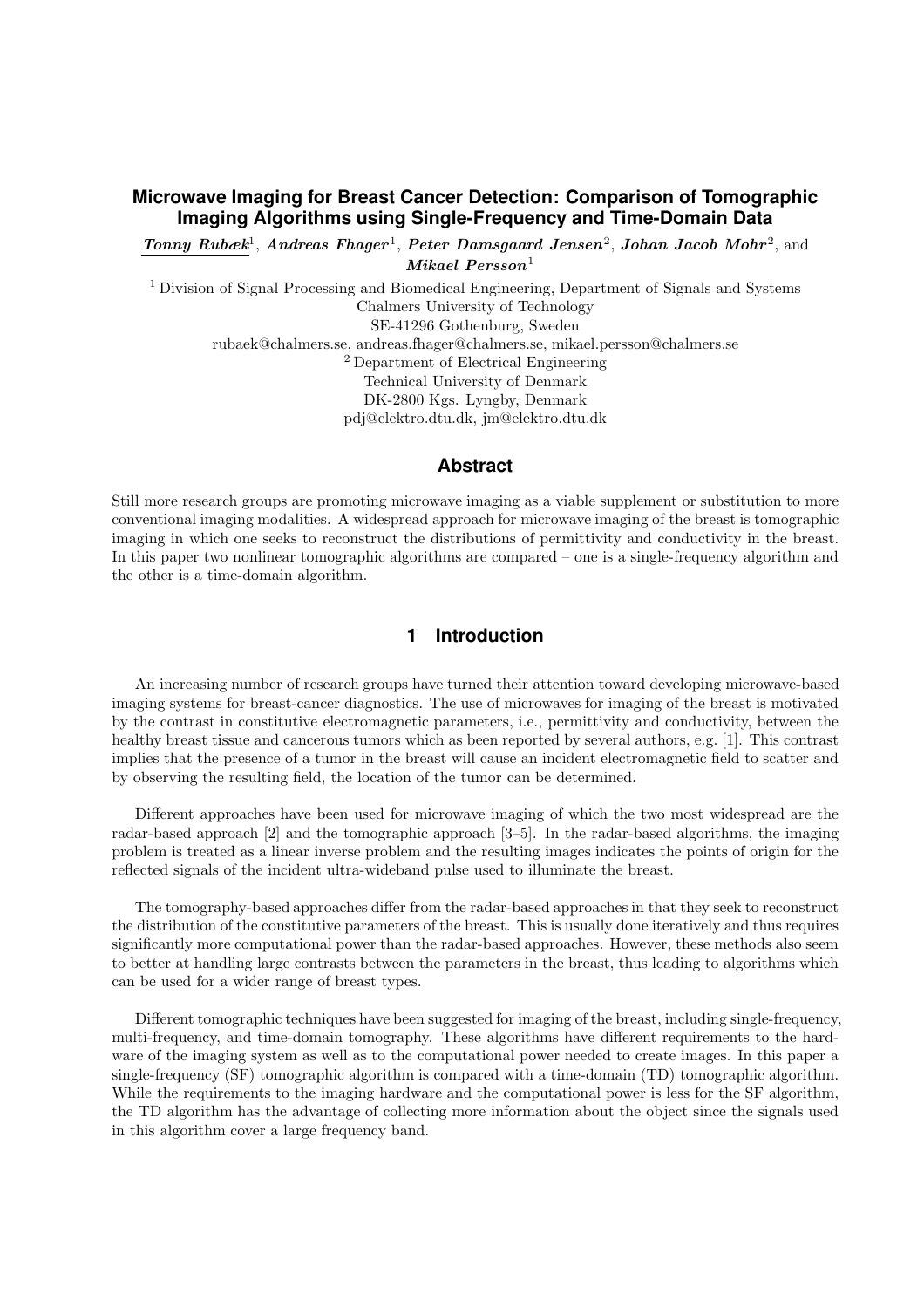

Figure 1: Schematic of imaging system. The solid black dots indicate the positions of the antennas while the dark-gray area indicates the position of the imaging domain.

Figure 2: Photo of the imaging system. The 20 monopole antennas are mounted on a copper ground plane.

# **2 Imaging Algorithms**

In this paper, the two imaging algorithms to be compared are both used on a simulated two-dimensional imaging system similar to the imaging system which has been tested at Chalmers University of Technology. A schematic of the system is shown in Figure 1 and a photo of the system is shown in Figure 2. The system consists of 20 antennas in a circular setup with a radius of 10 cm and the imaging domain, in which the object to be imaged is positioned, has a radius of 8 cm.

When performing measurements with the imaging system, each of the 20 antennas are in turn used as a transmitter while the remaining 19 antennas are used as receivers. This leads to a total of 380 measurements of either complex S-parameters (for the single-frequency algorithm) or real-valued time signals (for the TD algorithm).

## **2.1 Single-Frequency Imaging Algorithm**

The single-frequency imaging algorithm used in this paper is described in details in [5] and is based on solving the minimization problem

$$
\left[\underline{k}^2\right] = \operatorname{argmin}\left\{ \left\| \underline{E}^{\text{meas}} - \underline{E}^{\text{calc}}(\underline{k}^2) \right\|_2^2 \right\} = \operatorname{argmin}\left\{ \left\| \underline{E}^{\text{res}}(\underline{k}^2) \right\|_2^2 \right\} \tag{1}
$$

using an iterative Newton-type algorithm.

In (1), the vector  $\underline{k}^2$  holds the squared complex wave numbers

$$
k^{2}(\mathbf{r}) = \mu_{0} \omega^{2} \epsilon(\mathbf{r}) + i \mu_{0} \omega \sigma(\mathbf{r})
$$
\n(2)

of the individual cells of the discretized imaging domain. In this paper, the imaging domain will be divided into square cells with a side length of 2 mm, yielding a total of 4849 cells.

The vectors  $S<sup>meas</sup>$  and  $S<sup>calc</sup>$  holds the measured and calculated S-parameters for the system in the log-phase formulation [3] while  $\underline{E}^{\text{res}}(\underline{\epsilon})$  is the residual vector.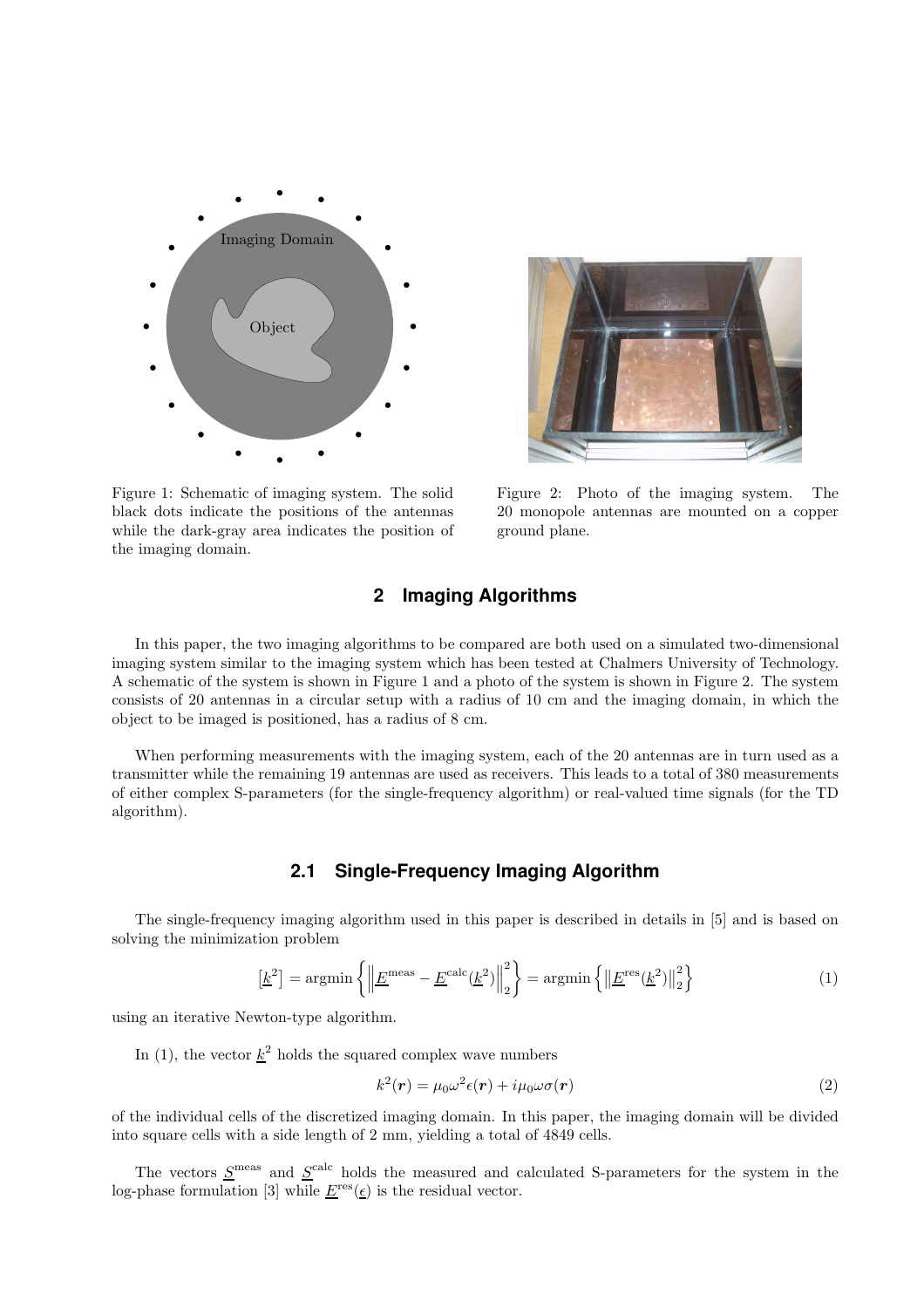#### **2.2 Time-Domain Imaging Algorithm**

The time-domain imaging algorithm used in this algorithm is described in details in [4] and will only be briefly described here. The algorithm is based on finding the solution  $k^2$  to the minimization problem

$$
\underline{k}^2 = \operatorname{argmin} \left\{ \int_0^T \sum_{Tx=1}^{20} \sum_{Rx=1}^{20} |S_{Rx,Tx}^{\text{calc}}(t', \underline{k}^2) - S_{Rx,Tx}^{\text{meas}}(t')|^2 dt' \right\}.
$$
 (3)

As is the case in (1), the vector  $k^2$  holds the constitutive parameters of the individual cells in the imaging domain in form of the squared complex wave numbers of the domain. The imaging domain is again divided into 4849 square cells with a side length of 2 mm.

Although, in theory, any pulse can be used in the time-domain algorithm, it has been found that a Gaussian pulse is often the best choice. Such a pulse is characterized by a certain center frequency  $f_c$  and a certain full-width half-maximum bandwidth  $f_{\text{FWHM}}$ . In this case it has been found that the total span of frequencies needed to adequately represent the pulse is from approximately  $f_c - f_{\text{FWHM}}$  to approximately  $f_c + f_{\text{FWHM}}$ . Hence, for the TD algorithm to perform optimally, the hardware (data acquisition system and antennas) should be capable to function in this frequency span. This is a much more stringent requirement to the hardware than the requirements of the SF algorithm in which the hardware only needs to perform well at a single frequency.

## **3 Results**

To illustrate the difference in performance between the two algorithms, a simple breast model has been simulated. The breast model, which is shown in Figures 3(a) and 3(d), consists of a circular region with a radius of 4.5 cm in which two smaller circular regions with radius 1.0 cm and 0.8 cm have been inserted. The large circular region has a relative permittivity of 10 and a conductivity of 0.4 S/m while the two insertions both have a relative permittivity of 60 and a conductivity of 1.2 S/m. The background is assumed to be uniform and has a relative permittivity of 20 and a conductivity of  $0.8 \text{ S/m}$ . All of the parameters are assumed constant over frequency.

The actual distributions of the permittivity and conductivity as well as the distributions reconstructed with the SF and TD algorithms are shown in Figure 3. In these reconstructions a Gaussian pulse with  $f_c = 1.2$  GHz and  $f_{\text{FWHM}} = 1.0$  GHz is used in the TD algorithm while the SF algorithm uses the frequency 1.7 GHz (corresponding to the center frequency plus half the FWHM bandwidth).

Both algorithms are seen to reconstruct the large circular region and the two small insertions quite well in the permittivity image while the conductivity images are somewhat worse.

#### **4 Conclusion**

Two different algorithms for microwave imaging have been compared. It is seen that the images are similar, with the TD algorithm providing smoother images with less artifacts than the SF algorithm.

At the conference, more results will be presented and discussed in details, including images reconstructed from data acquired from measurements with both 2D and 3D imaging systems.